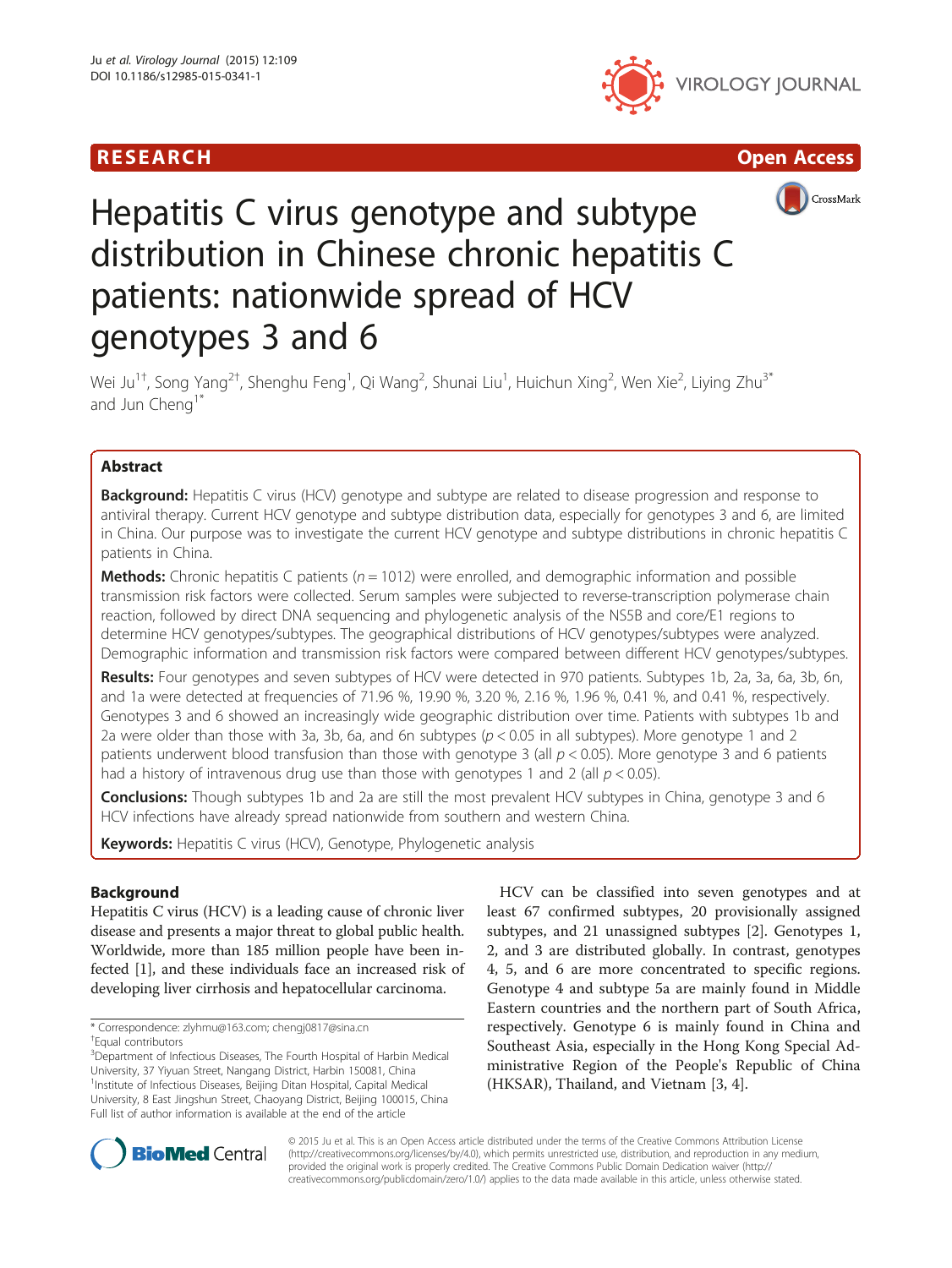In China, the estimated prevalence of HCV is 0.43 % [[5](#page-4-0)]. A previous report indicated that subtypes 1b and 2a were the dominant subtypes in China, although the incidences of genotype 3 and 6 HCV infections were increasing [[6](#page-4-0)]. Owing to the changing routes of transmission and increasing global travel, the geographical and genetic diversity of HCV is constantly changing. Recently, studies on HCV genotype distribution in local regions and certain patients populations were reported [\[7](#page-4-0)–[10\]](#page-4-0). Yet nationwide HCV genotype and subtype distribution data of chronic hepatitis C patients is limited. We conducted this large-sample, multi-centered study to investigate the status quo of HCV genotype and subtype distribution in chronic hepatitis C patients in China.

# Results

# Characteristics of the study population

Overall, 1012 chronic hepatitis C patients were enrolled from 23 centers. Patients were located in 24 administrative units from six different geographic regions throughout China. Table 1 summarizes the demographic features and geographic origins of all enrolled patients.

# HCV sequence amplification, genotyping, and phylogenetic analysis

Reliable nucleotide sequences of the NS5B and core/E1 region were obtained for 970 samples and used to construct phylogenetic trees. The phylogenetic analysis of both the NS5B and core/E1 regions revealed the presence of genotypes 1, 2, 3, and 6, while no genotype 4, 5, or 7 strains were found in this study (Table 2).

HCV genotype 1 was the most prevalent, found in 702 (72.37 %) patients. The next most abundant genotypes were 2, 3, and 6, found in 193 (19.90 %), 50 (5.15 %), and 25

Table 1 Demographic features and geographic origins of 1012 patients enrolled in the study

| Characteristic           | Patients        |
|--------------------------|-----------------|
| Gender, n (%)            |                 |
| Male                     | 506 (50.0)      |
| Female                   | 506 (50.0)      |
| Age, years               |                 |
| Median (range)           | 46 (12-99)      |
| Mean $\pm$ SD            | $48.8 \pm 14.7$ |
| Geographic origin, n (%) |                 |
| Northeastern China       | 111 (10.97)     |
| Northern China           | 403 (39.82)     |
| Central China            | 40 (3.95)       |
| Eastern China            | 275 (27.17)     |
| Southern China           | 59 (5.83)       |
| Western China            | 124 (12.25)     |

|          | Table 2 Geographical distributions of HCV subtypes of 1012 |  |  |  |
|----------|------------------------------------------------------------|--|--|--|
| patients |                                                            |  |  |  |

| Geographic origin  | n(%)                | HCV subtypes   |        |     |              |                |                |                |                          |
|--------------------|---------------------|----------------|--------|-----|--------------|----------------|----------------|----------------|--------------------------|
|                    |                     | 1a             | 1b     | 2a  | 3a           |                |                |                | 3b 6a 6n NA <sup>a</sup> |
| Northeastern China | $111(10.97)$ 0      |                | 71     | 37  | $\mathbf 0$  | $\overline{1}$ | $\overline{1}$ | $\Omega$       | 1                        |
| Northern China     | 403(39.82) 1 270 90 |                |        |     | $13 \quad 7$ |                | $\overline{3}$ | $\Omega$       | 19                       |
| Fastern China      | $275(27.17)$ 3      |                | 212 23 |     | $10\quad 6$  |                | - 8            | 3              | 10                       |
| Central China      | 40(3.95)            | $\overline{0}$ | 31     | 8   | $\mathbf{0}$ | $\Omega$       | $\Omega$       | $\Omega$       | $\overline{1}$           |
| Southern China     | 59(5.83)            | 0              | 36     | 9   | 4            | $\overline{1}$ | 9              | $\Omega$       | $\Omega$                 |
| Western China      | 124(12.25)          | $\overline{0}$ | 78     | 26  | 4            | 4              | $\Omega$       | -1             | 11                       |
| Total              | 1012(100)           | $\overline{4}$ | 698    | 193 | 31           | 19             | 21             | $\overline{4}$ | 42                       |

<sup>a</sup>HCV RNA could not be amplified for genotyping

(2.58 %) patients, respectively. Evaluations of subtype revealed that the most common was 1b, accounting for 71.96 % (698/970) of cases, followed by 2a (19.90 %; 193/ 970). Subtypes 3a, 6a, and 3b were identified in 31 (3.20 %), 21 (2.16 %), and 19 (1.96 %) patients, respectively. The least frequent subtypes were 1a and 6n, with each accounting for 4 (0.41 %) specimens.

In phylogenetic analyses of the NS5B and core/E1 regions, the sequences of each subtype were randomly distributed with other corresponding reference sequences derived from the Los Alamos HCV database. No clear geographical clustering of Chinese isolates in this study was detected (Additional files [1](#page-4-0), [2](#page-4-0), [3](#page-4-0), [4](#page-4-0), [5](#page-4-0), [6](#page-4-0) and [7](#page-4-0)).

# Geographic distribution of HCV subtypes in China

Subtypes 1b and 2a were detected in all 6 geographic regions. Subtype 3b was found in all geographic regions except central China. Subtype 3a was found in 4 geographic regions, but not in central or northeastern China. Subtype 6a was found in 4 geographic regions but not in central or western China. Subtype 1a was isolated from patients in eastern and northern China. Subtype 6n strains were isolated from subjects from eastern and western China. All 7 subtypes were detected in eastern China. Other subtypes were found in northern (subtype 6), southern and western (subtype 5), and northeastern (subtype 4) China. Only 2 subtypes were detected in central China.

#### Age versus subtype in the patient population

Age differences were observed for some HCV subtypes. Patients infected with HCV subtype 1b  $(49.8 \pm 15.0 \text{ years})$ and 2a  $(51.2 \pm 12.9$  years) were older than those infected with 3a (36.1 ± 9.8 years), 3b (37.0 ± 9.2 years), 6a (38.2 ± 12.1 years), and 6n  $(31.5 \pm 10.3 \text{ years}; p < 0.05 \text{ in each for})$ all pairwise comparisons of 1b and 2a with 3a, 3b, 6a, and 6n). There were no differences in the mean ages between subtypes 1b and 2a (all  $p > 0.05$ ). There was also no difference in the mean ages between patients with subtypes 3a, 3b, 6a, and 6n ( $p > 0.05$  in all cases).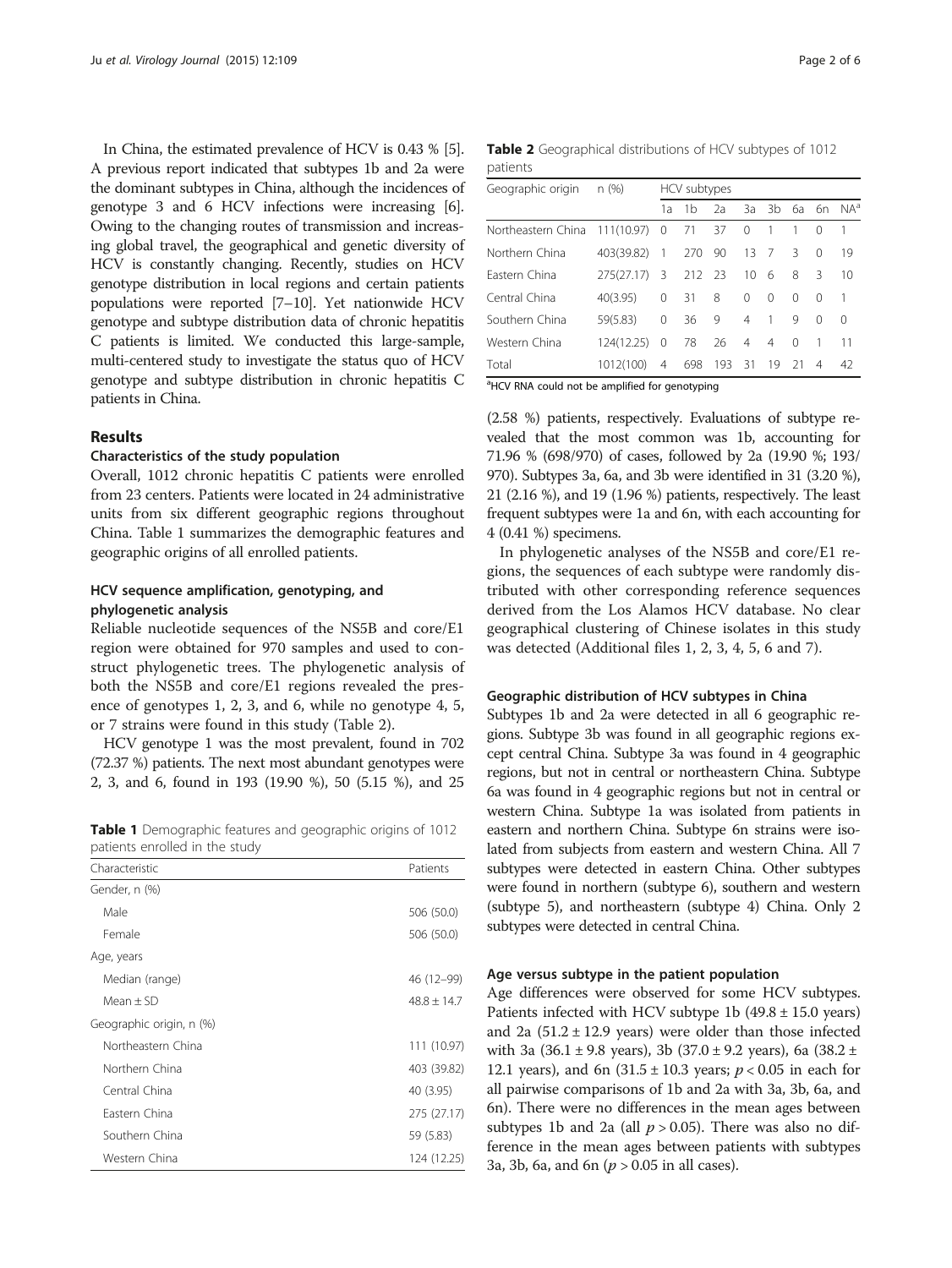#### HCV transmission risk factors and different genotypes

A comparison of patients' risk factors for HCV infection and the detected HCV subtypes are shown in Table 3. A greater proportion of genotype 1 ( $p = 0.002$ ) and 2 ( $p = 0.011$ ) patients underwent blood transfusion compared to patients with genotype 3 infections. More genotype 1 patients underwent surgery than those with genotype 3 ( $p = 0.003$ ). More genotype 2 patients underwent invasive procedures than those with genotype 1  $(p = 0.015)$ . Invasive procedures were performed more frequently in patients with genotype 2 and 3 infections compared to genotype 6 (all  $p < 0.05$ ). The history of IDU was more prevalent in genotype 3 and 6 patients than in patients with genotypes 1 or 2 (all  $p < 0.05$ ).

Family clustering of HCV was reported in 16 patients with subtypes 1b  $(n = 13)$  and 2a  $(n = 3)$ , although these patients were all from different families. The mean age was  $50.1 \pm 10.9$  (range, 21–65) years and 37.50 % (6/16) of the patients were female. They were from all geographic regions, except Southern China.

# **Discussion**

Knowledge on HCV genotypes and subtypes is important for clinical management of chronic hepatitis C, since discrete HCV genotypes respond differently to several treatment regimens [[11, 12](#page-4-0)]. Treatment with pegylated interferon (IFN) and ribavirin is still the standard of care for chronic hepatitis C patients in China. However, several direct-acting antivirals (DAA) are in Phase III clinical trials. Even in the context of IFN-free DAA therapy, different HCV genotypes or subtypes can respond differently to the same DAA agent, leading to different resistance profiles [\[13\]](#page-5-0). Thus, it is imperative to clarify the current HCV genotype and subtype distribution in chronic hepatitis C patients in China.

In 2005, Lu et al. reported the HCV genotype distribution in China; they found that genotypes 1b and 2a were the dominant subtypes and genotypes 3 and 6 were limited to southern and southwestern China [\[6\]](#page-4-0). Since then, many studies of genotype/subtype distribution in local regions and specific populations have been reported [\[7](#page-4-0)–[10](#page-4-0)]. Particularly recently, Li et al. reported the epidemiology of hepatitis C virus infection in highly endemic HBV areas [[7\]](#page-4-0). Gu et al. conducted phylogenetic analyses of HCV in

southern China, and revealed the constantly changing pattern of HCV genotypes in China over time [[8](#page-4-0)]. Rao et al. reported the HCV genotype distribution in chronic hepatitis C patients in the Han ethnic population in China [[10](#page-4-0)]. To provide a clear picture of the nationwide genotype distribution of HCV infection, we selected 23 hospitals from six geographic regions of China and enrolled 1012 naive chronic hepatitis C patients. Overall, the predominance of subtype 1b, followed by 2a, is in concordance with previous studies performed in different regions and different populations of China [\[7](#page-4-0)–[10\]](#page-4-0). Previously, Lu et al. reported that genotype 6 accounted for 12.94 % of HCV infections in China [\[6](#page-4-0)]. In contrast, however, the frequency of this genotype in our study was much lower (2.58 %). We consider that this difference is due to patient selection, since more patients were enrolled from southern China in the Lu et al. study, where genotype 6 HCV infection is more prevalent than in other areas of China [[8, 10](#page-4-0), [14](#page-5-0), [15](#page-5-0)].

Previous studies characterized genotypes 3 and 6 of HCV as geographically limited to western and southern China [[6,](#page-4-0) [14, 15](#page-5-0)]. Recently Rong et al. reported that genotype 6a has spread from southern China and is now present nationwide [\[16\]](#page-5-0). The results were confirmed in this study, since we also found subtype 6a infection in eastern China, northern China, and northeastern China. However in this study, genotype 6n was also found in eastern China. Gentoypes 3a and 3b were found in northeastern, northern, and eastern China. Taken together, these results reflected that genotypes 3 and 6 have already spread nationwide, possibly due to economic reasons.

The greatest diversity of HCV subtypes was found in eastern China, which may be explained by the rapid economic development and high population mobility. Only 2 HCV subtypes were found in patients from central China, which may be related to the relatively small sample size and low population mobility in this area.

Our results support a correlation between HCV subtypes and routes of HCV transmission. More than 30 % of individuals with HCV subtypes 1b and 2a had a selfreported history of each blood transfusion and surgery; this was significantly higher than reports from genotype 3 patients. Among patients with a history of blood transfusion, 86.3 % (297/344) received blood before 1992; in

Table 3 Reported HCV transmission risk factors associated with different HCV genotypes

| HCV genotype | Blood transfusion, n (%) | Surgery,n (%) | Invasive Procedure, n (%) | IDU, $n$ $(\%)$   | Family history, n (%) |
|--------------|--------------------------|---------------|---------------------------|-------------------|-----------------------|
| $1(n=702)$   | 265 (37.75)              | 262 (37.32)   | 105 (14.96)               | 22(3.13)          | 13 (1.85)             |
| $2(n=193)$   | 67 (34.72)               | 64 (33.16)    | 43 $(22.28)^c$            | 2(1.03)           | 3(1.55)               |
| $3(n=50)$    | $8(16.0)^{a,b}$          | 11 $(22.0)^a$ | 11(22.0)                  | 10 $(20.0)^{a,b}$ | 0(0)                  |
| $6(n=25)$    | 4(16.0)                  | 6(24.0)       | 1 $(4.0)^{d,e}$           | 5 $(20.0)^{d,f}$  | 0(0)                  |

<sup>a</sup>Genotype 1 vs. genotype 3: p < 0.05; <sup>b</sup>genotype 2 vs. genotype 3: p < 0.05; <sup>c</sup>genotype 1 vs. genotype 2: p < 0.05; <sup>d</sup>genotype 2 vs. genotype 4: p < 0.05; <sup>e</sup>genotype<br>3 vs. genotype 4: p < 0.05; <sup>f</sup>genotype 1 vs. gen 3 vs. genotype 4:  $p < 0.05$ ; <sup>f</sup>genotype 1 vs. genotype 4:  $p < 0.05$ ; IDU, intravenous drug use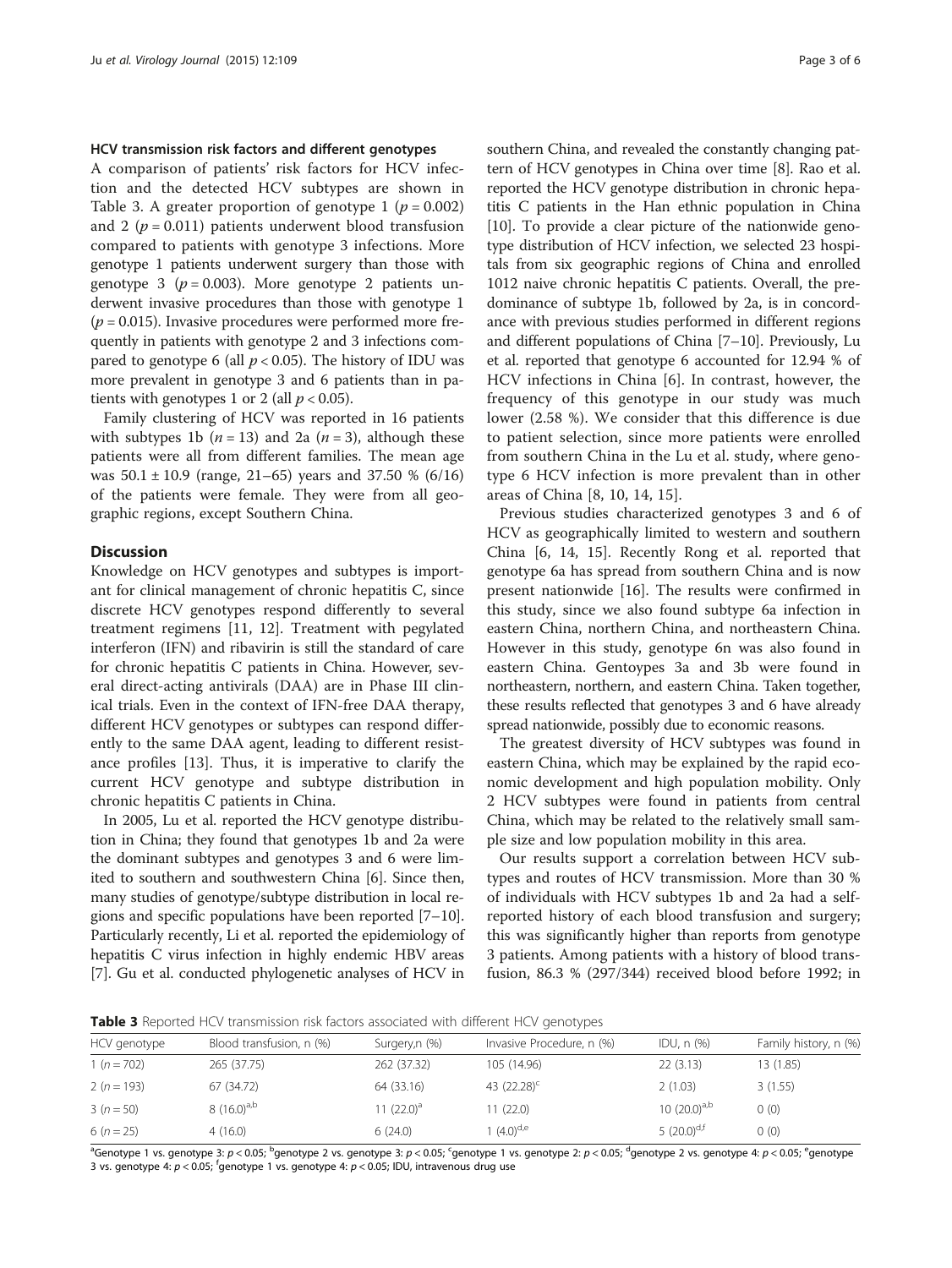this period, there was no screening of donated blood and blood products for HCV. These results indicate that subtypes 1b and 2a are more related to blood transfusion than genotype 3, and also partially explain why subtype 1b and 2a patients are generally older than genotype 3 patients when first diagnosed. Previous studies from other countries and regions reported that genotypes 6 and 3 are more frequent among IDU patients than in the general population [\[17](#page-5-0)–[19\]](#page-5-0). Our current results are consistent with these reports, since more Chinese genotype 3 and 6 patients had a history of IDU when compared to genotype 1b and 2a patients. Although genotype 3 and 6 patients are younger than genotype 1b and 2a patients, IDU hepatitis C patients have higher risk of co-infection of HIV and HBV, which may accelerate disease progression. Therefore, special attention should be paid to these IDU patients.

# Conclusion

This study reveals the current HCV genotype and subtype distribution among Chinese chronic hepatitis C patients. At least four genotypes and seven subtypes were prevalent nationally. The distribution of HCV genotypes vary by geographic region, while subtypes 1b and 2a remain the most prevalent in China. Genotype 3 and 6 HCV infections are no longer restricted to southern and western China, but are now nationwide, and this altered distribution appears closely related to IDU.

## Materials and methods

# Study population

From June 2011 to March 2012, treatment-naive chronic hepatitis C patients were randomly enrolled from 23 hospitals in China. HCV infection had been confirmed (anti-HCV antibody and HCV RNA-positive) within 90 days prior to enrollment. Patients who had received anti-HCV therapy were excluded; no other exclusion criteria were applied. Patients were from 24 administrative units, which covered northeast China (Heilongjiang Province, Jilin Province, and Liaoning Province), northern China (Beijing Municipality, Tianjin Municipality, Hebei Province, Inner Mongolia Autonomous Region, and Shanxi Province), central China (Henan Province, Hubei Province, Hunan Province), eastern China (Anhui Province, Zhejiang Province, Shanghai Municipality, Jiangsu Province, Shandong Province, Jiangxi Province, and Fujian province), southern China (Guangdong Province), and western China (Sichuan Province, Xinjiang Uygur Autonomous Region, Qinghai Province, Shaanxi Province, and Gansu Province). Demographic information (gender, age, birthplace, etc.) and transmission risk factors (including history of blood transfusions, surgeries, invasive procedures (dental work, tattooing/piercing, etc.), or intravenous drug use (IDU), and family clustering of HCV infections) were collected from each patient with a face-to-face interview based on a questionnaire. Serum specimens were collected and sent to the central laboratory of the Beijing Ditan Hospital for study.

This study was approved by the ethics committee of Beijing Ditan Hospital of Capital Medical University. Written informed consent was obtained from all subjects when enrolled.

# HCV RNA extraction and reverse-transcription polymerase chain reaction (RT-PCR)

HCV RNA was extracted from 140 μL of each serum sample using the QIAmp Viral RNA Mini kit (Qiagen China Co., Ltd, Shanghai, China), followed by one-step RT-PCR assays with the One Step RNA PCR kit (AMV; TaKaRa Biotechnology Co. Ltd., Dalian, China). Outer sense and antisense primers derived from the NS5B and CORE/E1 region of the HCV genome were used for RT-PCR as described previously [[20](#page-5-0)]. Nested PCR was performed using 10 μL of the RT-PCR product using GoTaq Colorless Master Mix (Promega Biotech Co Ltd., Beijing, China), and primers as specified previously [\[20\]](#page-5-0). The final PCR products were confirmed by 2 % agarose gel electrophoresis and visualization with ethidium bromide staining. Amplified products were sent to Beijing Centre for Physical and Chemical Analysis for sequencing with both the sense and antisense inner primers.

# HCV genotyping and phylogenetic analyses

The sequences of the core/E1 and NS5B regions were aligned and edited with reference sequences of each subtype using the CLUSTALW multiple alignment program in BioEdit software [\[21\]](#page-5-0). HCV subtype reference sequences were derived from the Los Alamos HCV database [[22](#page-5-0)]. Phylogenetic analysis was performed using the neighbor-joining method using MEGA 4, and the Kimura two-parameter method was chosen to evaluate genetic distances [[23](#page-5-0)]. The reliability of the phylogenetic clustering was evaluated using bootstrap analysis with 1000 replicates. A patient's HCV subtype was determined when it was included in a defined cluster with given reference strains and with a bootstrap value above 70.

## Statistical analysis

Statistical data analyses were performed with SPSS 13.0. The continuous data were expressed as the mean ± standard deviation (SD) or as otherwise stated, and categorical variables in absolute numbers and percentages. The student's t-test was used to compare the mean ages between patients infected with different HCV subtypes. The Pearson Chi-Square test was used to compare the ratio of risk factors between different genotypes.  $p$  values  $< 0.05$  were considered statistically significant.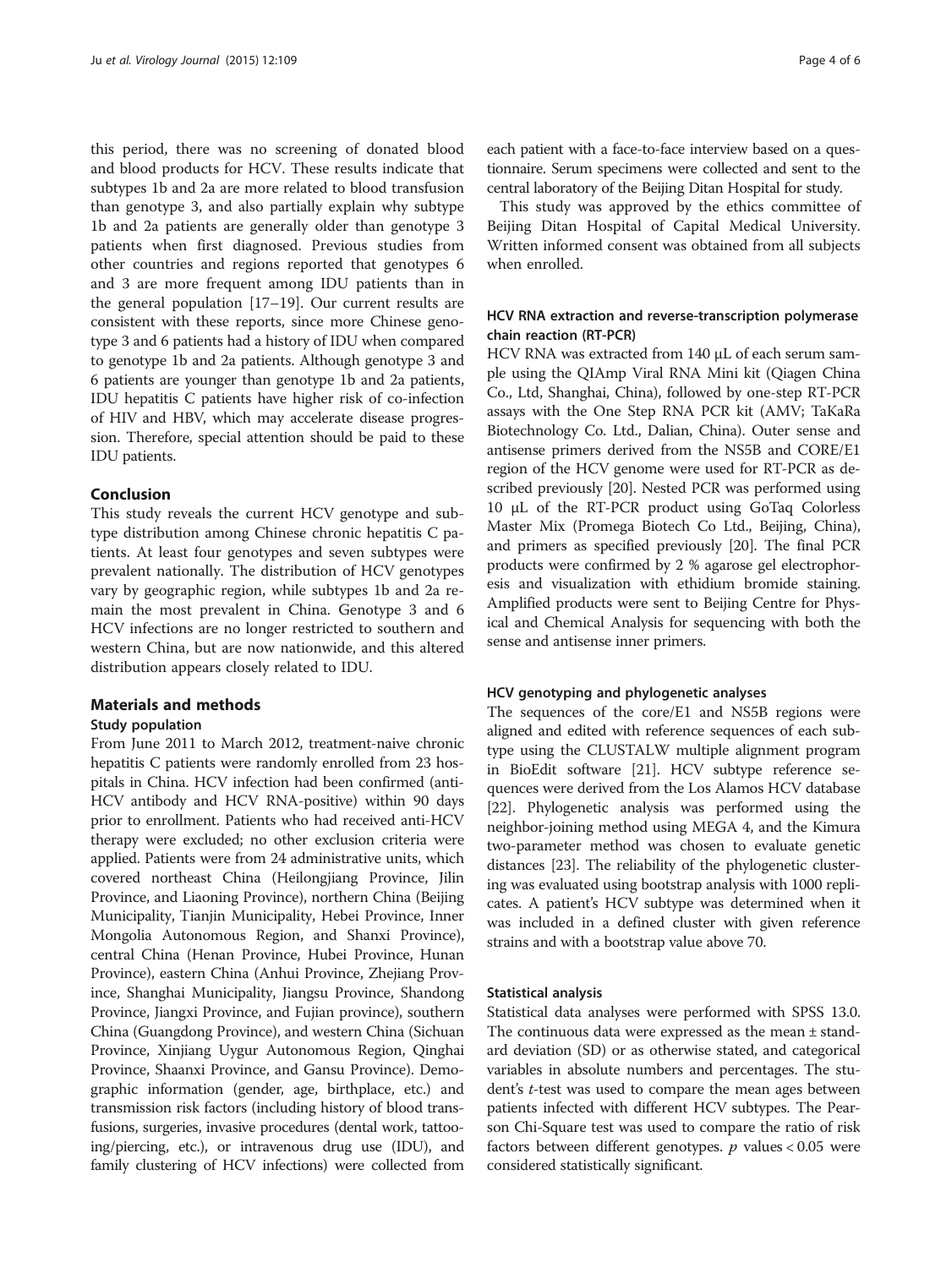# <span id="page-4-0"></span>Ethical considerations

This study was approved by the Ethics Committee of Beijing Ditan Hospital, Capital Medical University.

# Additional files

[Additional file 1: Figure S1.](http://www.virologyj.com/content/supplementary/s12985-015-0341-1-s1.doc) Subtype 1a phylogeny estimated from NS5B region sequences (H77 positions: 8244–8713). Subtype 1b sequence AB049088 and subtype 2a sequence D00944 were used as outgroups. Black circles are Chinese isolates reported in other studies and white circles label reference sequences from outside China. Sequences without a circle were from this study.

[Additional file 2: Figure S2.](http://www.virologyj.com/content/supplementary/s12985-015-0341-1-s2.doc) Subtype 1b phylogeny estimated from NS5B region sequences (H77 positions: 8244–8713). Subtype 1a sequence NC 004102 and subtype 2a sequence D00944 were used as outgroups. Black circles are Chinese isolates reported in other studies and white circles label reference sequences from outside China. Sequences without a circle were from this study. Black triangles represent the locations of clusters, which is not showed in detail for shortage of space.

[Additional file 3: Figure S3.](http://www.virologyj.com/content/supplementary/s12985-015-0341-1-s3.doc) Subtype 2a phylogeny estimated from NS5B region sequences (H77 positions: 8244–8713). Subtype 1a sequence NC 004102 and subtype 2b sequence AB559564 were used as outgroups. Black circles are Chinese isolates reported in other studies and white circles label reference sequences from outside China. Sequences without a circle were from this study. Black triangle represents the location of the cluster, which is not showed in detail for shortage of space.

[Additional file 4: Figure S4.](http://www.virologyj.com/content/supplementary/s12985-015-0341-1-s4.doc) Subtype 3a phylogeny estimated from NS5B region sequences (H77 positions: 8244–8713). Subtype 1a sequence NC 004102 and subtype 3b sequence D49374 were used as outgroups. Black circles are Chinese isolates reported in other studies and white circles label reference sequences from outside China. Sequences without a circle were from this study.

[Additional file 5: Figure S5.](http://www.virologyj.com/content/supplementary/s12985-015-0341-1-s5.doc) Subtype 3b phylogeny estimated from NS5B region sequences (H77 positions: 8244–8713). Subtype 1a sequence NC 004102 and subtype 3a sequence EU710463 were used as outgroups. Black circles are Chinese isolates reported in other studies and white circles label reference sequences from outside China. Sequences without a circle were from this study.

[Additional file 6: Figure S6.](http://www.virologyj.com/content/supplementary/s12985-015-0341-1-s6.doc) Subtype 6a phylogeny estimated from CORE/E1 region sequences (H77 positions: 834–1318). Subtype 1a sequence NC 004102 and subtype 6b sequence D37841 were used as outgroups. Black circles are Chinese isolates reported in other studies and white circles label reference sequences from outside China. Sequences without a circle were from this study.

[Additional file 7: Figure S7.](http://www.virologyj.com/content/supplementary/s12985-015-0341-1-s7.doc) Subtype 6n phylogeny estimated from CORE/E1 region sequences (H77 positions: 834–1318). Subtype 1a sequence NC 004102 and subtype 6a sequence Y12083 were used as outgroups. Black circles are Chinese isolates reported in other studies and white circles label reference sequences from outside China. Sequences without a circle were from this study.

#### Abbreviations

HCV: Hepatitis C virus; IDU: Intravenous drug use; RT-PCR: Reverse-transcription polymerase chain reaction; DAA: Direct-acting antivirals.

#### Competing interests

All authors declare that they have no competing interests.

# Authors' contributions

CJ and ZL contributed to the study design, critical review of the manuscript, and approval of the final draft. JW and YS contributed to data collection, lab testing, and drafting of the manuscript. FS, WQ, and LS contributed to data collection and lab testing. XH and XW contributed to critical review of the manuscript. All authors read and approved the final manuscript.

#### Acknowledgements

We are grateful to all the clinicians from the following 23 hospitals for their assistance in collecting serum samples and questionnaires from patients enrolled in this study: Beijing Ditan Hospital Capital Medical University; First Affiliated Hospital of the Medical College, Shihezi University; First Teaching Hospital of Tianjin University of TCM; Hospital for Infectious Diseases, Mudanjiang; Hospital for Infectious Diseases, Wuxi; Jiangsu Province Hospital; People's Hospital of Guangshan County, Henan Province; People's Hospital of Taihe County, Anhui Province; People's Hospital of Jincheng City, Shanxi; Ruijin Hospital, Shanghai Jiaotong University School of Medicine; Shenzhen Third People's Hospital; The Affiliated Hospital (group) of Putian University; The First Affiliated Hospital of Baotou Medical College; The First Affiliated Hospital of Wenzhou Medical College; The First Hospital of Lanzhou University; The First Hospital of Shanxi Medical University; The Fourth Hospital of Harbin Medical University; The Second Hospital of Shandong University; The Third Hospital of Hebei Medical University; The Third Hospital of Qinhuangdao; Tianjin Third Central Hospital; Xinjiang Uyger Municipal People's Hospital; Zhenjiang Third People's Hospital. The study was supported by Beijing Municipal Administration of Hospitals Clinical Medicine Development of Special Funding Support (No.ZY201402). We would like to thank Editage for English language editing.

#### Author details

<sup>1</sup>Institute of Infectious Diseases, Beijing Ditan Hospital, Capital Medical University, 8 East Jingshun Street, Chaoyang District, Beijing 100015, China. <sup>2</sup> Center of Hepatology, Beijing Ditan Hospital, Capital Medical University, 8 East Jingshun Street, Chaoyang District, Beijing 100015, China. <sup>3</sup>Department of Infectious Diseases, The Fourth Hospital of Harbin Medical University, 37 Yiyuan Street, Nangang District, Harbin 150081, China.

# Received: 9 June 2015 Accepted: 10 July 2015 Published online: 25 July 2015

#### References

- 1. Mohd HK, Groeger J, Flaxman AD, Wiersma ST. Global epidemiology of hepatitis C virus infection: new estimates of age-specific antibody to HCV seroprevalence. Hepatology. 2013;57:1333–42.
- Smith DB, Bukh J, Kuiken C, Muerhoff AS, Rice CM, Stapleton JT, et al. Expanded classification of hepatitis C virus into 7 genotypes and 67 subtypes: updated criteria and genotype assignment web resource. Hepatology. 2014;59:318–27.
- 3. Gower E, Estes C, Blach S, Razavi-Shearer K, Razavi H. Global epidemiology and genotype distribution of the hepatitis C virus infection. J Hepatol. 2014;61:S45–57.
- Sievert W, Altraif I, Razavi HA, Abdo A, Ahmed EA, Alomair A, et al. A systematic review of hepatitis C virus epidemiology in Asia, Australia and Egypt. Liver Int. 2011;31:61–80.
- 5. Cui Y, Jia J. Update on epidemiology of hepatitis B and C in China. J Gastroenterol Hepatol. 2013;28:7–10.
- 6. Lu L, Nakano T, He Y, Fu Y, Hagedorn CH, Robertson BH. Hepatitis C virus genotype distribution in China: predominance of closely related subtype 1b isolates and existence of new genotype 6 variants. J Med Virol. 2005;75:538–49.
- 7. Li D, Long Y, Wang T, Xiao D, Zhang J, Guo Z, et al. Epidemiology of hepatitis C virus infection in highly endemic HBV areas in China. PLoS One. 2013;8:e54815.
- 8. Gu L, Tong W, Yuan M, Lu T, Li C, Lu L. An increased diversity of HCV isolates were characterized among 393 patients with liver disease in China representing six genotypes, 12 subtypes, and two novel genotype 6 variants. J Clin Virol. 2013;57:311–7.
- 9. Pan S, Rao Y, Li J, Yang H, Tang J, Zhong R, et al. Hepatitis C virus genotype diversity in Shanghai, China. Arch Virol. 2013;158:187–91.
- 10. Rao H, Wei L, Lopez-Talavera JC, Shang J, Chen H, Li J, et al. Distribution and clinical correlates of viral and host genotypes in Chinese patients with chronic hepatitis C virus infection. J Gastroenterol Hepatol. 2014;29:545–53.
- 11. European Association for the Study of the Liver. EASL recommendations on treatment of hepatitis C 2014. J Hepatol. 2014;61:373–95.
- 12. Omata M, Kanda T, Yu M-L, Yokosuka O, Lim S-G, Jafri W, et al. APASL consensus statements and management algorithms for hepatitis C virus infection. Hepatol Int. 2012;6:409–35.